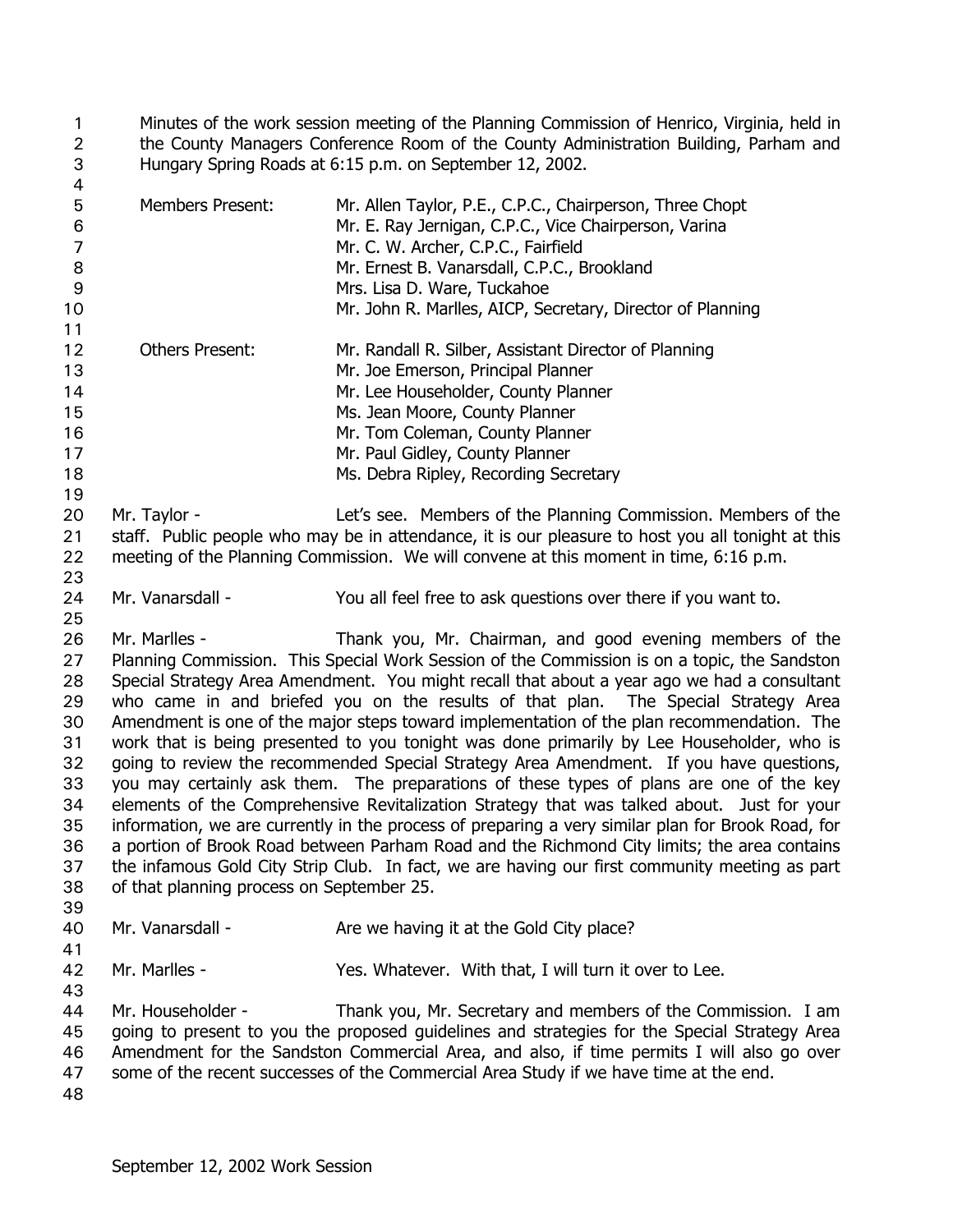Some background, which Mr. Marlles alluded to, that a lot of this came directly from the Sandston Commercial Area Study, which was finally completed in March of this year, the Study offers of the conceptual plan for Sandston that recommends action for achieving stability and the cohesive appearance in the area, one of the immediate action recommendations of the Study was to amend the Special Strategy Area of the Comprehensive Plan, which already exists, and to add to it, so that we can guide parking requirements, pedestrian access and landscaping. 49 50 51 52 53 54 55

- 56 57 58 59 60 61 62 63 64 Specifically, in the plan, the Land Development Guide Section, the Special Strategy Area, which already exists, would amend that and add to it, and then the index of the Special Strategy Area types would also be amended by this proposal. The 2010 Land Development Guide is currently labeled Sandston Area as RC-9, Redevelopment Corridor. The boundaries on both sides of Williamsburg Road, beginning west on Early Avenue and east on Nine Mile Road. Specifically, some of the goals of this proposed amendment is to complement the Study as I mentioned, address implementation recommendations of other parts of the Study, including organization of the area itself, including business leaders and community members, business recruitment, how to recruit complementary uses, addressing parking and driveway consolidation and landscaping.
- 65

66 67 68 69 70 71 72 More specifically, a purpose of this would be to recognize that Sandston has a unique history and it has proximity to new development areas such as near the airport. We are noticing that some new developments are coming in and further out past Sandston to the east on Williamsburg Road. We want to make sure that any new developments we build are in the character of the existing community, and identify new opportunities for developments in Sandston, while at the same time maintaining the integrity of the community and maintaining its physical and economic characteristics that exist today.

73

74 75 76 77 78 79 80 81 82 83 84 85 86 87 88 89 So I will jump in and go over the actual strategies, the two element are strategies and then the design guidelines. The first and what we consider to be one of the most important is actually to establish a non-profit community-based group that would oversee the implementation of some of the recommendations of the study. A group like this is needed so that they can pay attention to what is going on in Sandston and kind of keep the County in the loop as what their needs are and how to strategize and implementing things, and these strategies and guidelines will help that group. Other things are to establish a strong physical gateway to Sandston that would be linked by streetscape design, meaning giving Sandston what we call a sense of place, so you actually feel like you are entering a community on both ends when you leave, so there would be some kind of cohesive environment. Sandston also has some infrastructure problems, such as sidewalks that are crumbled in the area and some drainage problems in times of heavy rain with pooling and intersections and things like that. Another strategy would be to reinforce the small town character through what we consider a pedestrian-focused core and sensitive building infill and renovation, meaning that there is really a heart of Sandston that the consultant study recommended that would be pedestrian focused and this strategy would capitalize on that idea.

90

91 92 93 94 Retain existing businesses and recruit appropriate businesses. There was a market study done with the Sandston Commercial Area Study that recognized that there are niche uses that could work in Sandston, and building on that would be the recruit complementary uses for infill parcels and reusing existing structures for new uses.

95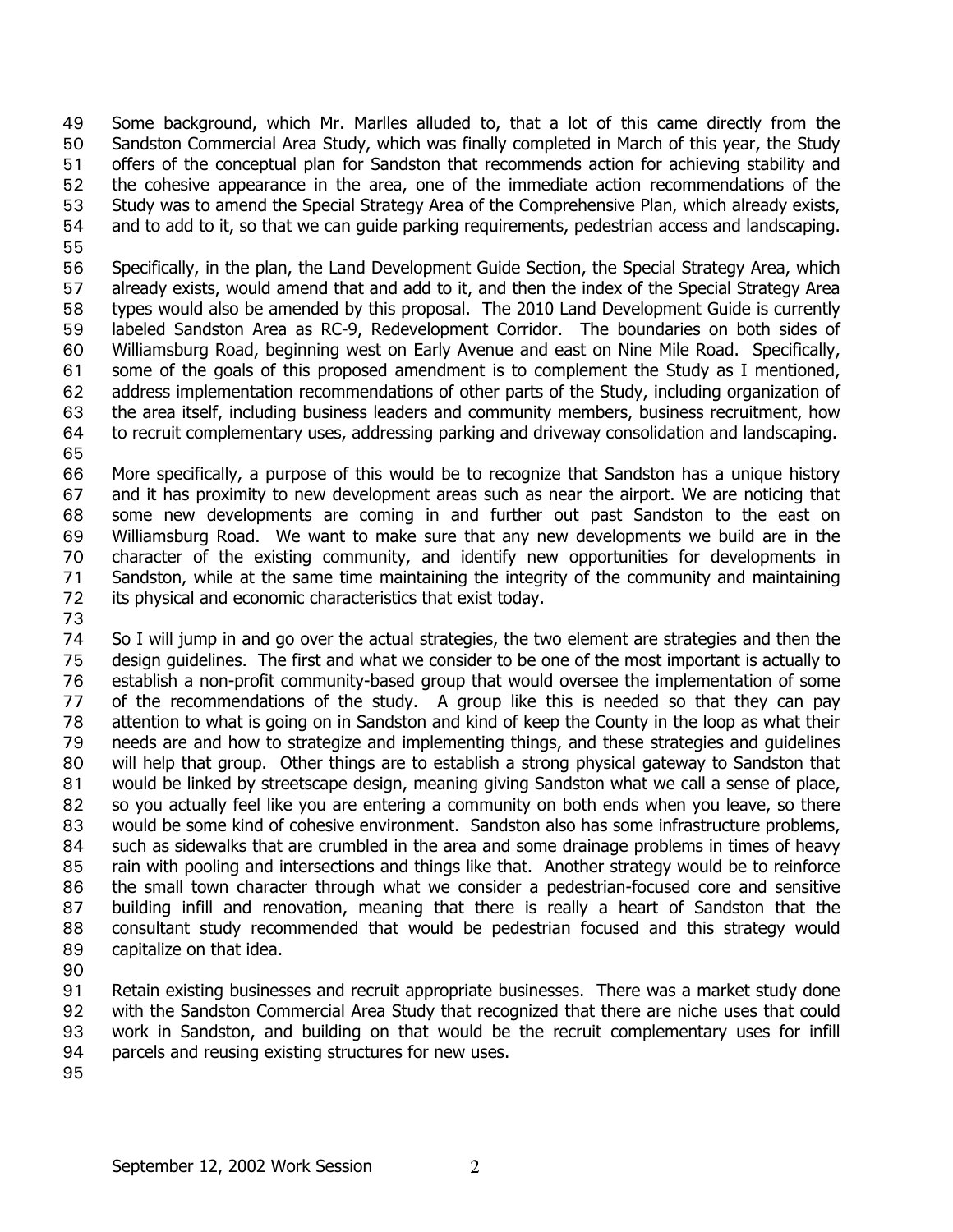Uses should be encouraged that serve not only neighborhood residents but also attract the commuters on Route 60, the people that are employed in the general area and actual residents who live in the area. More specifically, as far as some of the things that may come up later in design guidelines, but this will help drive that point home, would be the consolidation and reconfiguration of parking should be encouraged to improve circulation, and in some cases, that would actually provide additional parking for businesses in the area. 96 97 98 99 100 101

102

103 104 105 Established sensitive building infill and renovation guidelines recognizing the importance of retaining and enhancing Sandston's character. That gets to the next section, which is the actual guidelines piece. I will quickly go over what the guidelines that are proposed are:

106

107 108 109 110 111 112 113 114 These things would help when we have rezoning cases that may come in the area, or a plan of development for existing zoned sites, you could use these guidelines to say that pedestrian scaled lights, ornamental trees, benches, things that you would typically find in a pedestrianoriented commercial area. Getting back to the gateways that are encouraged to have attractive signage and landscaping, we've already established a need for gateways and this kind of piggybacks on that to say that they should obviously be attractive, and incorporate features that are attractive for someone coming through Sandston. And new developments are encouraged that would reflect the character of Sandston.

115

116 117 118 119 120 121 122 123 Signs are important in any commercial area. Sandston has a mix of different types of signs and these guidelines will try and get them to be reconfigured and made more uniform, for not only existing businesses but new businesses in the area. And overall, the design guidelines would be maintaining a pedestrian-friendly character, and this was something, right from the study, which is a creation of bump-outs around on-street parking spaces to reinforce the shopping districts. The idea of bumping out the curbbage, which might make the road seem a little thinner and actually slow traffic down as it comes through and create a more pedestrianoriented environment in the center of the community.

124

125 126 127 Mr. Marlles - Lee, are there any local examples? There were some areas in the fan that had those types of bump-outs that you are talking about. Aren't there?

128 129 130 131 Mr. Householder - The one area that comes to mind when I think about that idea is the Grove and Libbie area, and it is kind of done with defining the cross-walk and I think they raised up the cross-walk to have the feeling of slowing down as you are approaching, and things like that.

132

133 134 135 136 137 138 139 140 141 142 143 There are other areas in the County, I don't know if it has been actually used to that extent. New shared parking areas should be developed to retain the small town character. While the area businesses in Sandston have parking problems, not enough parking, driveways coming in at all difference places, and if you are able to have a shared area similar to some place like Carytown, where you can park at any block you get on the street. Related to this the reconfiguration of existing parking areas, with new paint lines and landscaping, the consultant realized when she was doing this actual study, that some of the actual parking lots, if you actually defined where you parked better, you actually end up with more parking, and actually more room for landscaping, which improves not only the appearance but the function of the area. And lastly would be driveway consolidation to result in what we would call conflict points, this graphic below represents an area that actually has about three entry points, two along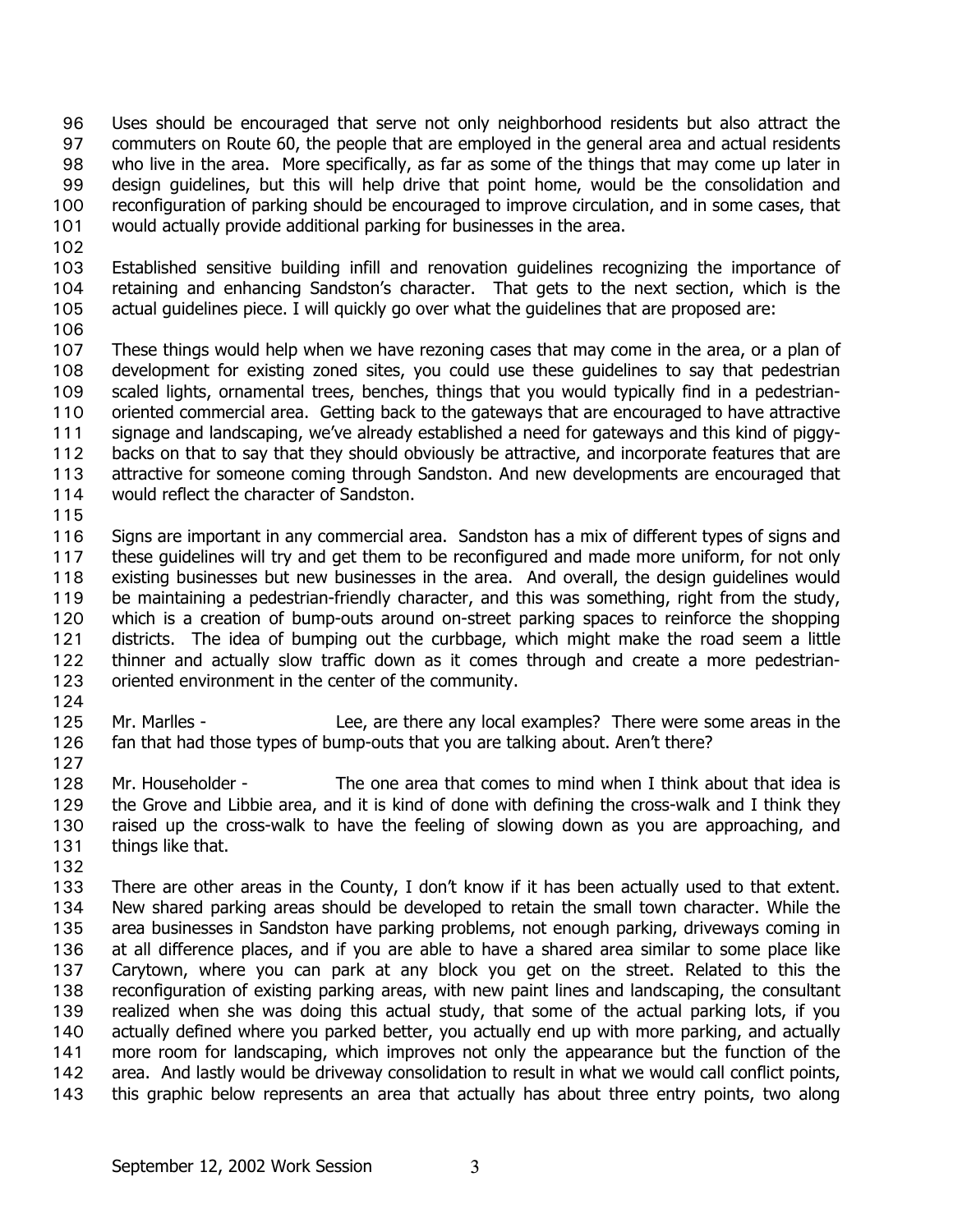Williamsburg, and if you got rid of all of the entry points, you could have a landscape median and maybe they could even show their merchandise in that area. I am not sure if the County would buy into that yet or not. That is an idea of how things could work better consolidated. That really goes over it in a nutshell. All of the strategies and guidelines. 144 145 146 147 148 149 150 151 152 153 154 155 156 157 158 159 160 161 162 163 164 165 166 167 168 169 170 171 172 173 174 175 176 177 178 179 180 181 182 183 184 185 186 187 188 189 190 191 Our staff recommendation is for the Commission to set a public hearing after you accept this, and we envision a Board work session following the public hearing. And I will take any questions you have at this time. Mr. Vanarsdall - The Lee, in here it talks about the gateway signs, and where would the gateway actually start up on Williamsburg Road? I think I know, but… Mr. Householder - At Early Avenue. I think I have my graphics. This is the…. And that would be right would be at N & W Salvage. Mr. Vanarsdall - I was going to say that, N & W Salvage. OK. It starts there and it ends. Mr. Householder - At Nine Mile at the other end. Mr. Vanarsdall - Oh, at Nine Mile? That intersection there where it used to be Chuck's. Oh, it is still Chuck's. Mr. Householder - That would be the eastern. Mr. Vanarsdall - That is good. That is a big area. How did you say you would get the traffic to slow down? Mr. Householder - Well, one of the concepts was if you have, there is enough right of way for the consultant to determine that he could bring the curbs out further, so you could create parking along the street, and actually I think they really appear thinner to the driver. You don't feel like you should be flying through it. You kind of have to pay attention. Some people could argue that that could create a more dangerous situation, but from a planning perspective it is proven that it works. It helps slow cars down so the pedestrian can cross. Mr. Jernigan - Lee, one thing, I think the entrance going in where the N&W Salvage, VDOT will have to change that. Somebody is going to get killed there. I mean that is a bad, where it narrows down and goes right into N&W, and everybody is coming through there, and… Mr. Vanarsdall - And they are driving over the speed limit, too. Most of them are driving over the speed limit. Mr. Householder - That was addressed in the study. Right now the road comes down into one lane or two lanes, one lane heading east, and people are pulling out of the N&W right when people are having to merge in, and that creates an awful conflict. Their idea was to bring that merge point out further. They've already slowed down and then when they are at N&W they are going to…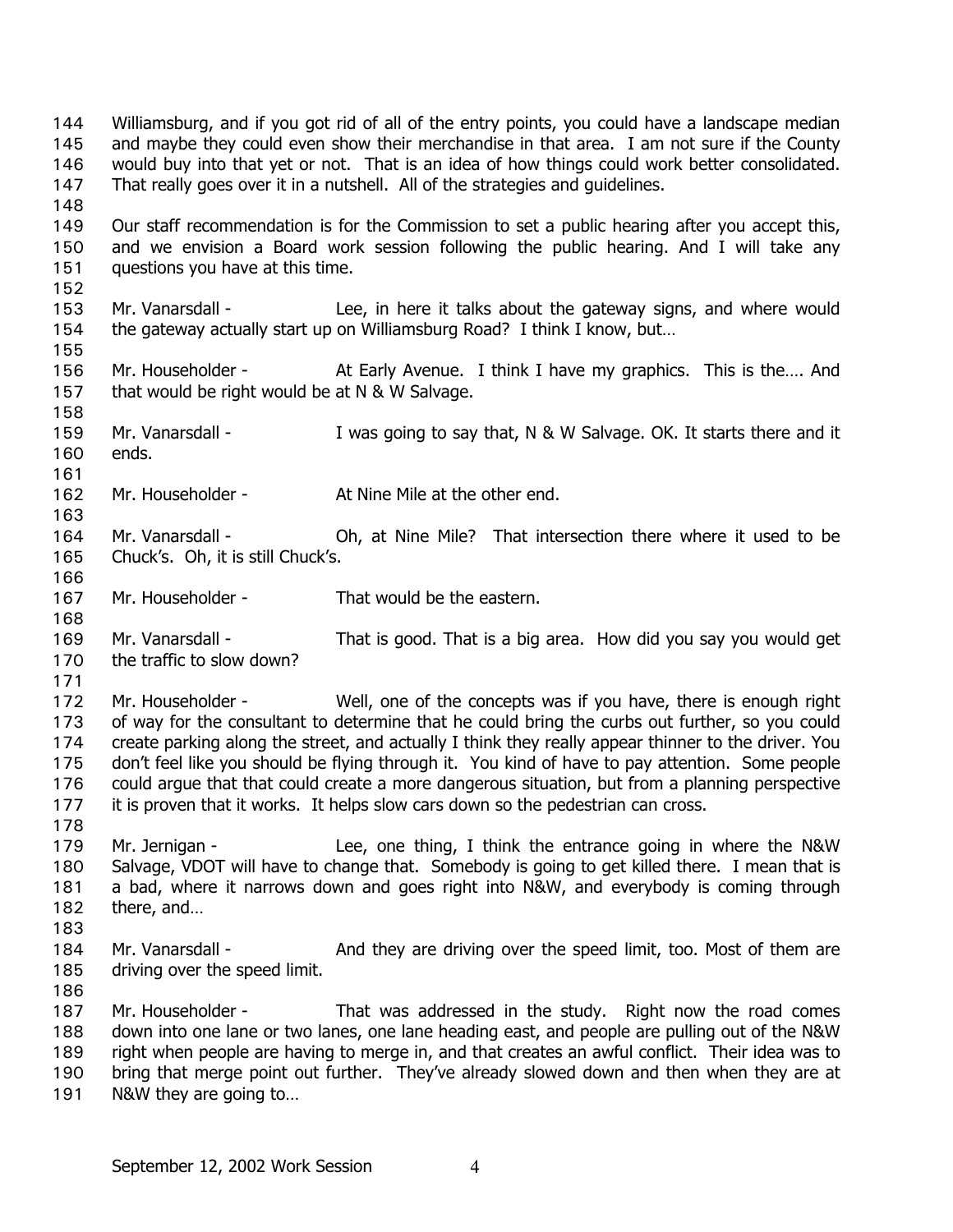192

193 194 195 Mr. Jernigan - Most of the problem is not people pulling out. It is the people going from the airport to two lanes down to one, because inadvertently somebody always scoots in there and slams the brakes on and turns in at the N&W.

196 197 198

200

207

Ms. Ware - What is N&W?

199 Mr. Jernigan - The Music State of the Salvage warehouse.

201 202 203 Mr. Householder - N&W is a very unique place. It is an expired food store. That is what I like to call it. It is a place my Dad likes to shop.

204 205 206 Mr. Marlles - The Lee, you might want to just touch on how staff and Commission members can use these plans, how do we actually implement them, or what are some of the ways they implement the recommendation that is in the plans.

208 209 210 211 212 213 Mr. Householder - I think a prime example would be if we had a vacant parcel and we had a rezoning request on it. And, if it was a use that, a use like a veterinary office would come to mind as a good use for Sandston. Now we might think it would be good from a zoning perspective, but we want to make sure that if it is in the especially pedestrian core, that proffers are given that relate to maybe sidewalks, street trees, a bench or something that really makes a statement and sets the tone for the community.

214

215 216 217 218 219 220 221 222 223 224 225 226 227 228 Mr. Marlles - That is right. The other users of these plans - we have probably, I don't know exactly how many of these now in existence, but probably at least four or five, and in some cases these plans have been implemented in part using CDBG funds. For example, on Lakeside Avenue, you are familiar with a lot of the renovation to the street that has been done. That came out of a similar plan that was done for Lakeside Avenue, so the County uses these plans to help target infrastructure improvements. Lee touched on something I also think is very important and he did identify it as one of the major recommendations of this plan, is to try to establish some type of non-profit group, because what we have found, at least in our research is one of the keys to success in redevelopment and revitalization is to have a local group that can carry on that effort and it can be residents, it can be businesses, or a combination thereof, and what we are starting to do through these planning efforts is literally bring together people as part of preparing the plan, to educate them on why it is important for them to be involved, to continue to form a neighborhood group or business group, and to be a partner with the County to implement these plans. But, that is very important, too.

229

230 231 232 Mr. Taylor - The State of that regard, has any group surfaced or like the Chamber of Commerce expressed a sensitivity to bring this up as a project, and get going on implementing the recommendations.

233

234 235 236 Mr. Householder - Last summer we sent out select invitations to business owners and invited them to a breakfast to discuss forming it.

237 238 239 Mr. Vanarsdall - They have an eastern Business and Professional Association. It used to be, at one times it was Highland springs and Sandston, and they merged and made it eastern.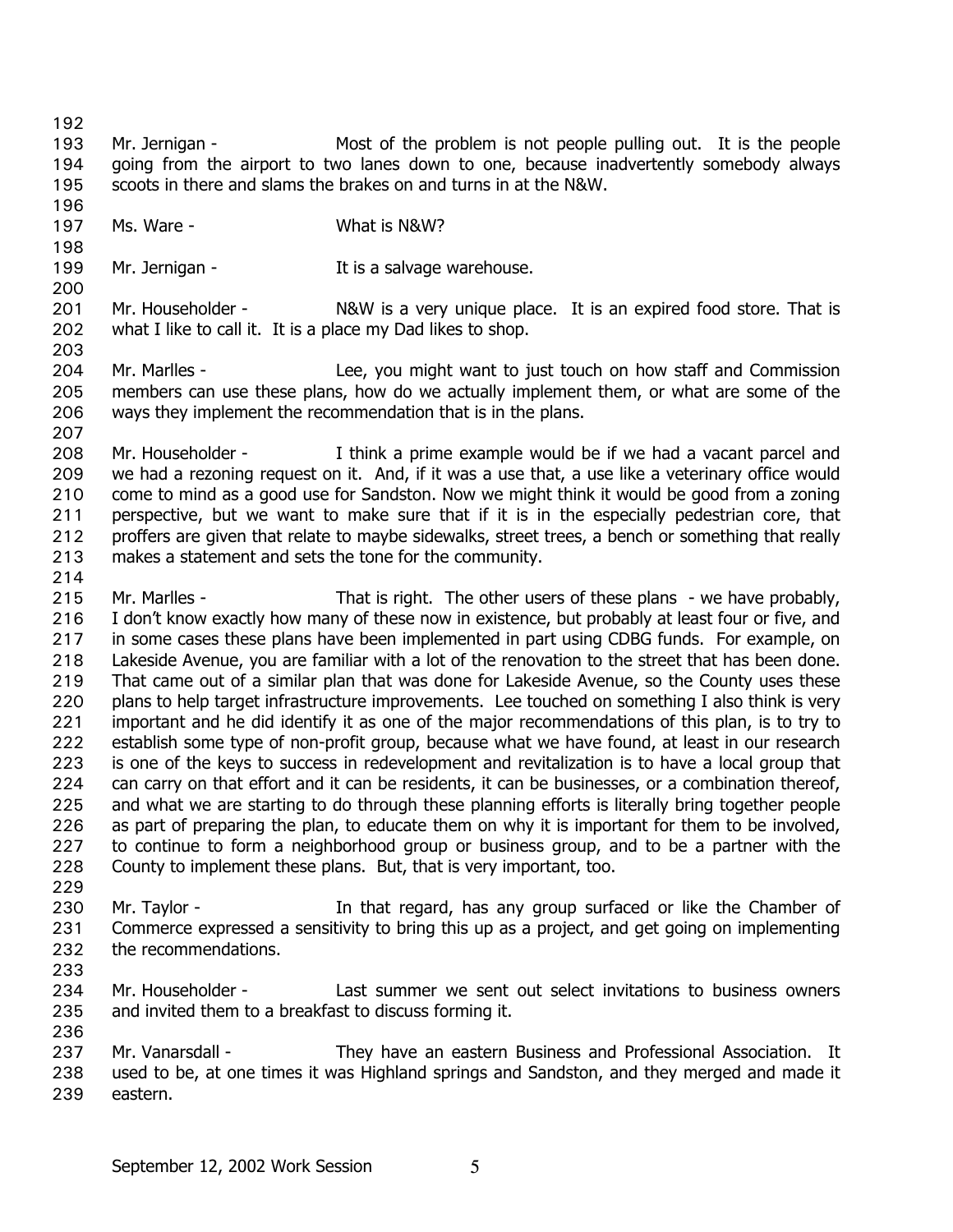240 241 242 243 244 245 246 247 248 249 250 251 252 253 254 255 256 257 258 259 260 261 262 263 264 265 266 267 268 269 270 271 272 273 274 275 276 277 278 279 280 281 282 283 284 285 286 Mr. Jernigan - The Music States of the Second Mr. Jernigan - The Music States I was in it. Mr. Vanarsdall - Somebody told me they were having trouble keeping the members and keeping it up. It wasn't active, but I didn't know it had gone out. Mr. Jernigan -  $\blacksquare$  We couldn't – the last meetings we went to – we had six and seven people. Mr. Marlles - You are bringing up a good point, which is, and it is true with neighborhood groups, too, as well as business associations. If those groups usually form over some issue or problem that is affecting their community, and what happens with many of them is once they deal with that issue or problem or give up, they just disband. One of these purposes of these plans is try to leave a blueprint for these groups, so that they can stay focused and if they are focused they can gather, recruit new members and kind of keep the energy going. Mr. Vanarsdall - That is the secret to it. Mr. Marlles - That is the secret to it, actually. Mr. Householder - If you want I can kind of touch on that touch on that and I will review some of the implementations. Mr. Taylor - Before you do that, just let me slide one little comment in here. Is there an East End Rotary Club? Wouldn't a group like that, that is really characterized by a group of businessmen and leaders in the community, be a good group that might be – serve as the nucleus of this? Mr. Jernigan - Yes. Mr. Vanarsdall - They would have a very strong motive. We have a Civitan, too. Mr. Taylor - The Music of the advantageous if we haven't thought about it to give them a briefing like this, and solicit somebody to undertake it as a project. So many times the service groups are an amorphous group until a project emerges, and it might be something that captures their imagination, and still has the leadership and the breadth of the community to focus on this whole effort. With the study that you have done, which is excellent, in their hands, it might create some ideas and they might be able to build a consortium to a solution within an existing group that has some leadership and history and interests in it. Mr. Jernigan - The Stand approach them. I know some of the people in there. Mr. Householder - The main group that has really come to the forefront has been the Sandston Women's Club, and they have been the ones who have been really involved, and actually they have gotten a few things done, and I think if the Rotary was involved and they could use some of the help from the Women's Club, there has been some leaders who have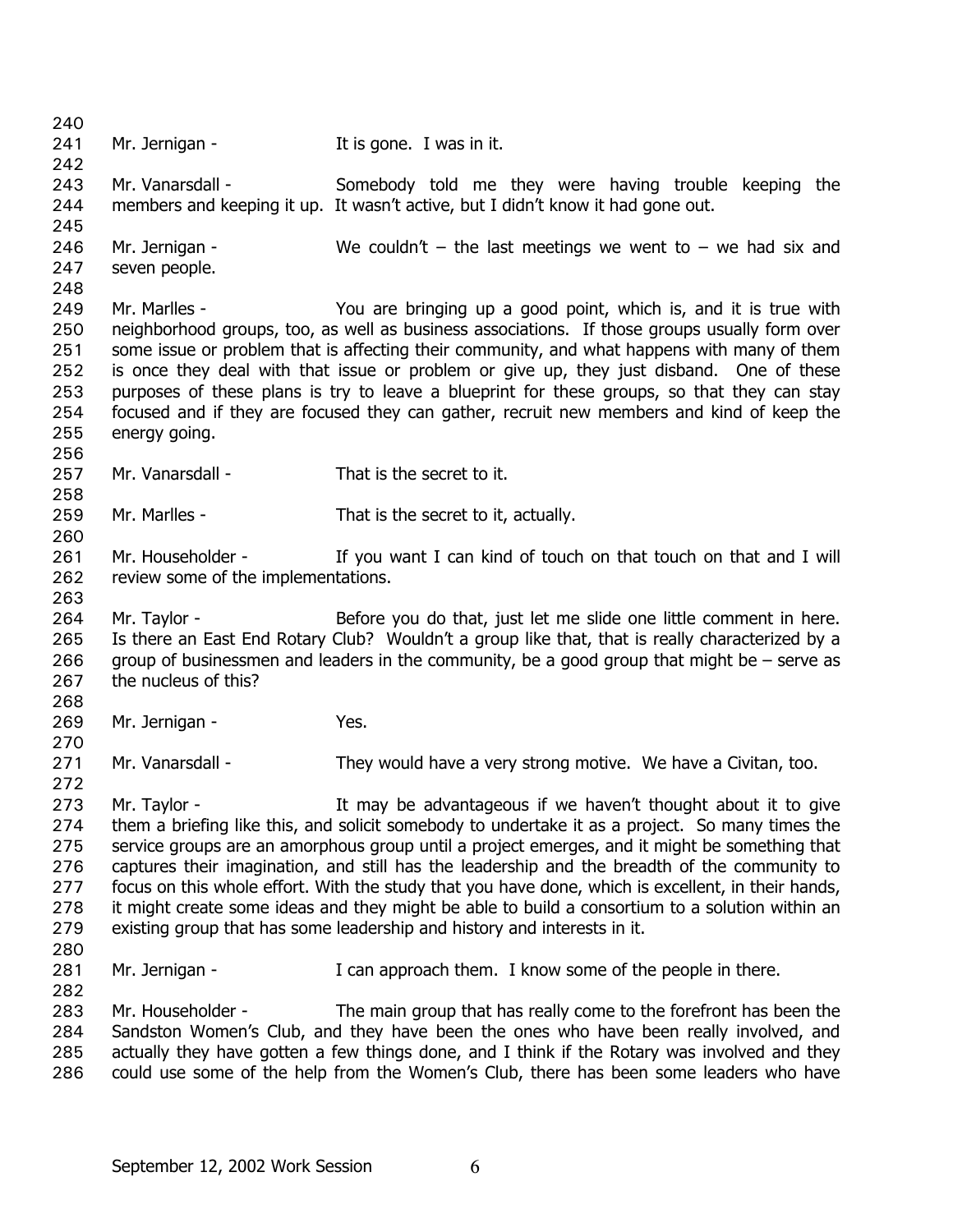kind of risen up from that, and we were working with them to try and take the ball and run with it. We are hoping that it will happen. 287 288

289

290 291 292 293 294 295 296 297 Mr. Taylor - What I would suggest is we really look for a champion in there – some group that would keep pushing  $-$  because something like this, after you do the study, unless you get somebody to execute the study, it is usually over a year, so it has got to be some group that can get young leaders in there and have the young people work together on projects and move it forward over the period of a year. It might be something worthwhile. If you have to meet with the Rotary, that should make it easy. The Rotary is always looking for people to give programs, and you could get a free lunch out of it. Take your satchel and your cards and slides and go down and talk to them.

298

301

299 300 Mr. Jernigan - There any tax incentive on this or do we have an enterprise zone?

302 303 304 305 306 307 308 309 310 311 312 Mr. Marlles - Well, we do have as part of that, and we talked a little bit about this, that Comprehensive Revitalization Strategy, we do have a number of recommendations that we have been implementing over the past 14 months, and this is just the first phase. But some of those are tax incentives and some of those are new ordinance amendments, like Urban Mixed Use District and in the way of tax incentives, probably the closest thing we have is what is essentially a partial tax abatement for owners of commercial and multi-family properties that you have to qualify for, but if they improve their property, the increased tax that normally would occur from the improvements that they made to their structure is frozen for a period of either five or seven years. So, they are not penalized for improving their structures, but there are certainly other things that we as a County need to be considering, but I think for a first effort at trying to put together some incentives, we are on our way.

313

314 315 316 317 318 319 320 321 322 Mr. Jernigan - Lee, you have been through Sandston quite a bit because you have been doing the study, but how many people here are familiar with Sandston? Been through there a lot? You know there is not much land left for business. What is going to have to happen is the infill where all those small homes, those World War II homes, as you pass through there, and I think we discussed it before, if we could have the infill in there, some of those homes would be sold for commercial, and put parking back there, it may be enough to live, but it is just not much there now to buy, to purchase, to put commercial property or business in there.

- 323 324 Mr. Archer - The Ray, what are the age demographics of Sandston? Are they mostly older people in Sandston or mixed or what?
- 326 327 328 Mr. Jernigan - The It is mixed now, Chris, because they have some new housing right down there at Seven Pines behind the 7-11 Store back there. They have built new housing and younger people are moving in there, but Sandston is typically, you know,
- 329

325

330 331 332 333 334 Mr. Archer – The Muslim and that, as Mr. Chairman said, you need to have young people involved in the groups that you form, so that they proliferate, because what happens is, as we've seen in a lot of communities now that have organizations, everybody seems to be crisis oriented. People get together and take care of the crisis, and when the crisis is over, everybody just disbands and nobody does anything anymore, and if you had some young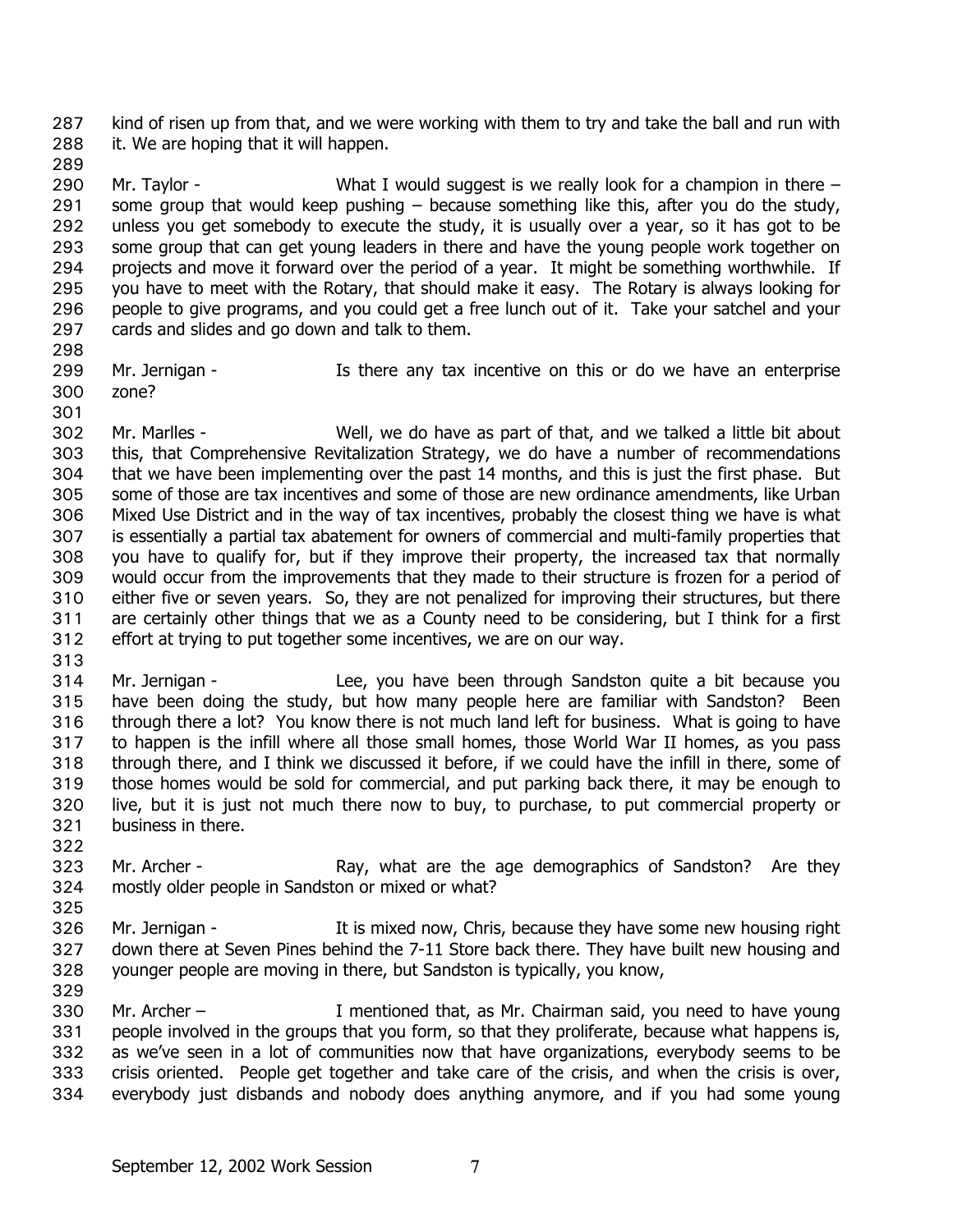people that you could bring along, as these groups are formed, then it will lend to the continuity to it, but if you don't, when the older folks stop or can no longer participate or die or whatever. 335 336 337 338 339 340 341 342 343 344 345 346 347 348 349 350 351 352 353 354 355 356 357 358 359 360 361 362 363 364 365 366 367 368 369 370 371 372 373 374 375 376 377 378 379 380 381 382 Mr. Vanarsdall - The cemetery is a National Cemetery, so that could be tied into it that end of it. And you have lot of, Henrico is one of the most historic, or that end of Henrico if one of the most historical areas in this whole state, in the United States. Mr. Jernigan - Because all of the battles took place right there, Seven Pines. Mr. Vanarsdall - That cemetery right there is kept up and would be a drawing card in with the rest of this. Mr. Jernigan - What you said earlier about slowing the traffic down and talking about – that to me sounds like a good idea. I passed it by a couple of people and they really were not excited about it, you know, but I think you are right on it. If you are going to do that, if you are going to have those shops and all, you will have to slow that traffic down. Mr. Householder - The Yes, we got mixed results when it was presented to the community meetings. Some people didn't even think it was needed for crosswalks and no matter what; they got in their car and drove places. Mr. Jernigan - The Mullets I relate Sandston more to Harper's Ferry than I do to any place, because it is similar there, because you have got all the old homes that have been converted over to different businesses and that is what you will have to do in Sandston. Mr. Vanarsdall - The John, did we learn anything from the Lakeside thing from Lewis Ginter to the Park? Mr. Marlles - Yes, are you thinking of... Mr. Vanarsdall - **Did we learn anything from that that we could pick up on this?** Mr. Marlles -  $\blacksquare$  Well, I think the – first of all, I will tell you that the consultants that we used here, Elizabeth Lardner and Kathy Fraizer were really some of the top consultants in the state, and I think some of the things that are in the plan, and Lee is just kind of skimming over at a very high level some of those recommendations, but you know they are, for example, there are recommendations in there that try to suggest how the commercial area can be brought together so that it is more coherent. It is seen as a shopping district as opposed to just a bunch of individual stores. There is a lot of design recommendations that are in there trying to make it more pedestrian oriented. People today, it is funny we have little towns like Highland Springs and Sandston, and we kind of, in my opinion, take them for granted, maybe is the best word. I mean that from the standpoint that they have existed for a long time, but when you look at some of the most exciting developments around the country and you hear these terms like neo-traditional town planning, well what are they trying to create? They are trying to create a small town environment, and we have them in our own backyard, so from a planning standpoint, I think we have to recognize that we have an asset there and we ought to be looking, perhaps, when it comes to rezoning as a new development, we ought to be building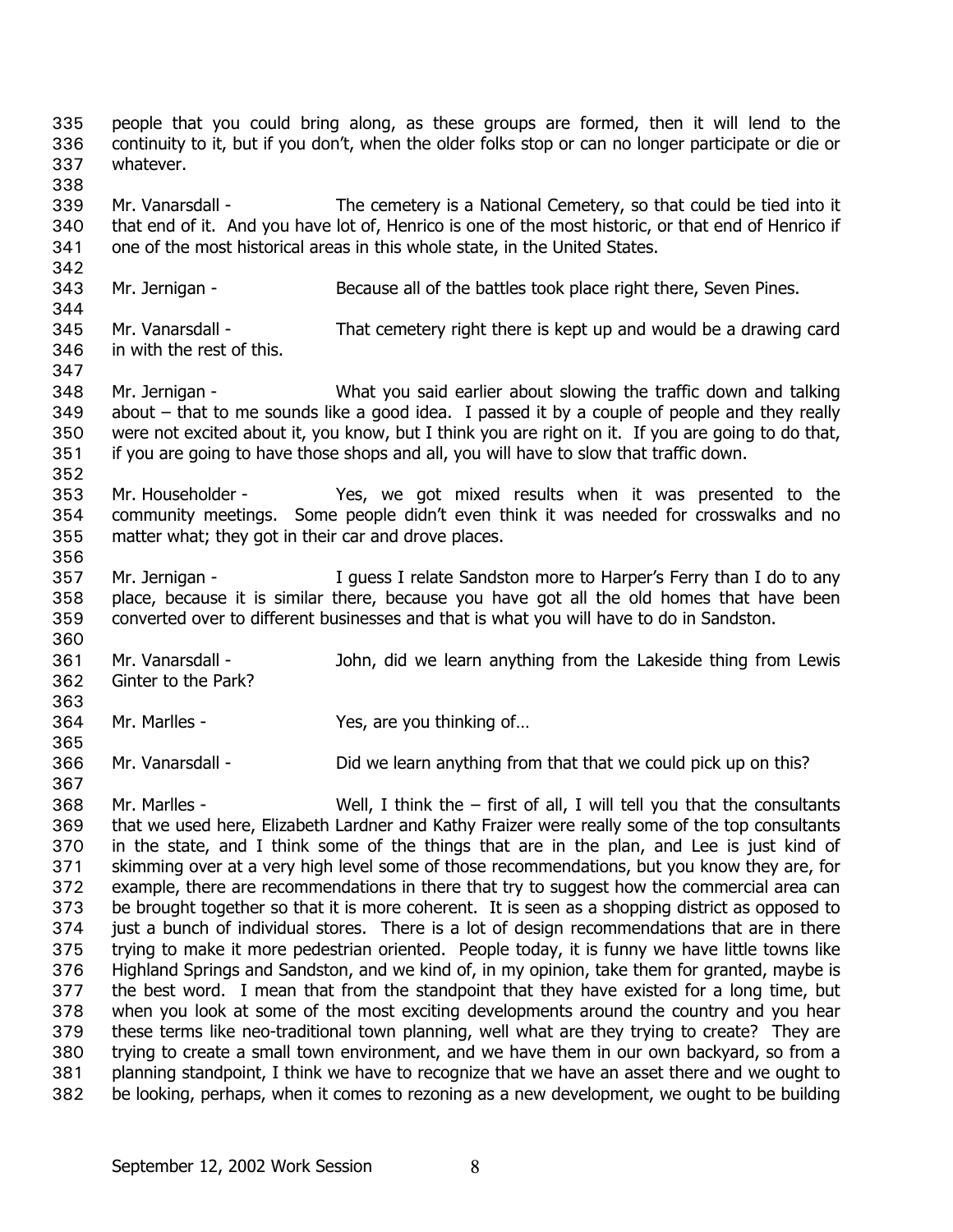on those assets, not detracting from them, and people, there are people who certainly like to live in new subdivisions in the west end, but there are also people that are looking for places in the Fan and also people looking for that small town environment. And we have that opportunity to create those living environments and those communities. We have them. We just need to recognize they are important; how do they work, and hopefully build on them as opposed to detracting from them, but that is what these planning efforts are all about really. It is really just almost the beginning of the process. 383 384 385 386 387 388 389

390 391

392

Mr. Jernigan - Think the mixed use would work good there.

393 394 395 Mr. Householder - Yes, it would. That was part of the reason it was – one of the recommendations of this plan was that to create an ordinance that would allow apartments above the commercial units.

396 397

398

Mr. Silber - That is good gateway for you, isn't it Lee?

399 400 401 402 403 404 405 406 407 408 409 Mr. Householder - It is a great gateway for some of the implementation results, which I will quickly go through. One thing we are proud of is that we received a NACO Award. Obviously, the consultant did a lot of work on this and they can take most of the credit, but the Planning Office received this award earlier this year. We have worked with the Sandston Women's Club and Mr. Donati and gotten a gateway sign that will be installed in early October and placed right at Early Avenue. We just talked about the accessory dwellings and office and business district ordinance, which was related to the recommendations of the study. It is hard to take credit for, but it happened near the same time that Citizens and Farmer's Bank became one of the first kick-off meetings, representatives from it, and I think it swayed them to make a decision to locate in Sandston. They built a nice new bank there. And we have seen some site improvements.

410

411 412 413 414 415 416 417 418 419 420 421 422 423 424 425 426 I will quickly just go through. This is a graphic of the sign. It is complete. It is at the sign shop now, but this is what will be placed at the gateway to Sandston, and the Women's Club plans to do some landscaping around it, and hopefully that will have a nice welcoming feature to Sandston. You have seen this graphic before. This is the accessory dwelling ordinance, which may help some uses in Sandston. This is a picture of the bank that went in. The consultant went in at the POD time and was hoping we'd get it a little closer to the street with parking in the rear, but there are still some aspects of it that are really nice for Sandston, and I think it is an attractive and good use for the community. And this is a "Before" and "After" – the "Before" picture is kind of hard to see. This was the Sandston Cleaners that met with the consultant and a very easy solution to making the building look better was to put an awning on it, and I think when you see it in person it really looks great. And those were just a few of the things that have happened out there. We have a meeting with the Women's Club on the  $25<sup>th</sup>$  of this month to unveil the sign and we are going to, hopefully, hand out a completed study, and then you all will be getting a copy of the study by the end of the month, before this goes to the next public hearing.

| 427 | Mr. Silber -      | Is the Planning Commission invited to the sign ceremony? |
|-----|-------------------|----------------------------------------------------------|
| 428 |                   |                                                          |
| 429 | Mr. Householder - | Absolutely.                                              |

430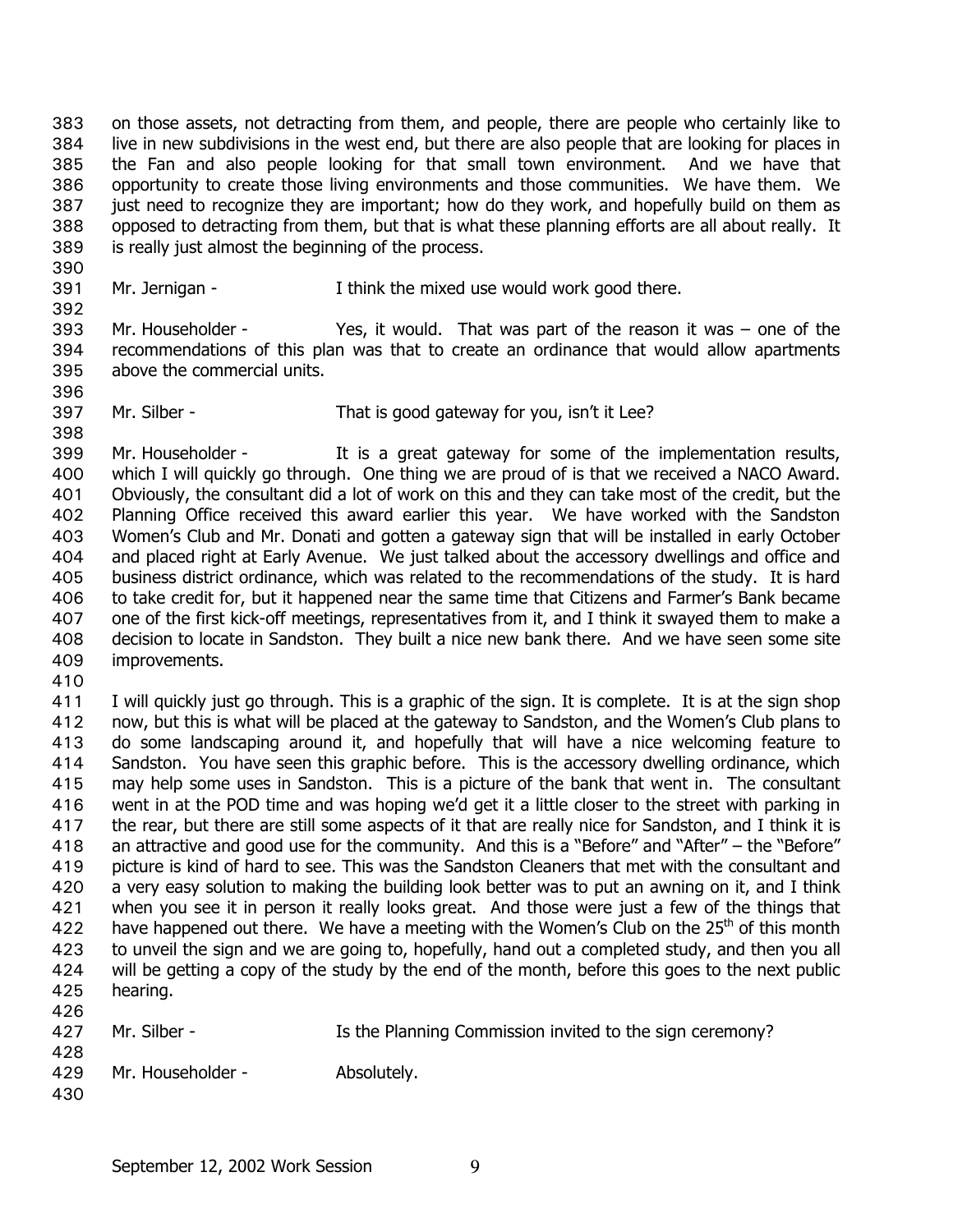| 431        | Mr. Marlles -                                                                                  | We will be sending out an invitation for that, too.                                         |  |  |
|------------|------------------------------------------------------------------------------------------------|---------------------------------------------------------------------------------------------|--|--|
| 432<br>433 | Mr. Vanarsdall -                                                                               | Good.                                                                                       |  |  |
| 434        |                                                                                                |                                                                                             |  |  |
| 435        | Mr. Marlles -                                                                                  | Lee, I guess what we are asking the Commission to do tonight if                             |  |  |
| 436        |                                                                                                | they are comfortable is to schedule a public hearing on this ordinance amendment, and we're |  |  |
| 437        | looking at possibly or asking you to schedule the public hearing at your October 10 rezoning   |                                                                                             |  |  |
| 438        | meeting. So, that is the recommendation of the staff, if there are aren't any more questions.  |                                                                                             |  |  |
| 439        |                                                                                                |                                                                                             |  |  |
| 440        | Mr. Taylor -                                                                                   | Do we need a motion for that?                                                               |  |  |
| 441        |                                                                                                |                                                                                             |  |  |
| 442        | Mr. Marlles -                                                                                  | Yes, sir.                                                                                   |  |  |
| 443        |                                                                                                |                                                                                             |  |  |
| 444        | Mr. Archer -                                                                                   | To begin at 7:00 or prior to?                                                               |  |  |
| 445        |                                                                                                |                                                                                             |  |  |
| 446        | Mr. Vanarsdall -                                                                               | October 10, 7:00 p.m. zoning?                                                               |  |  |
| 447        |                                                                                                |                                                                                             |  |  |
| 448        | Mr. Taylor -                                                                                   | So we are looking at October 10.                                                            |  |  |
| 449        |                                                                                                |                                                                                             |  |  |
| 450        | Mr. Jernigan -                                                                                 | Mr. Chairman, I will make a motion that we schedule that for the                            |  |  |
| 451        | October 10 meeting at 7:00 p.m.                                                                |                                                                                             |  |  |
| 452        |                                                                                                |                                                                                             |  |  |
| 453        | Mr. Vanarsdall -                                                                               | I second the motion for 7:00 p.m.                                                           |  |  |
| 454        |                                                                                                |                                                                                             |  |  |
| 455        | Mr. Taylor -                                                                                   | Motion made by Mr. Jernigan and seconded by Mr. Vanarsdall to                               |  |  |
| 456        | add the special meeting to our zoning meeting on October 10. All in favor say aye. All opposed |                                                                                             |  |  |
| 457        | say no. The motion passes.                                                                     |                                                                                             |  |  |
| 458        |                                                                                                |                                                                                             |  |  |
| 459        |                                                                                                | We will include that in the Agenda Items for the Zoning Meeting on October 10, 2002.        |  |  |
| 460        |                                                                                                |                                                                                             |  |  |
| 461        | Mr. Marlles -                                                                                  | That concludes staff's business.                                                            |  |  |
| 462        |                                                                                                |                                                                                             |  |  |
| 463        | Mr. Taylor -                                                                                   | There being nothing else to bring before this group today, the                              |  |  |
| 464<br>465 |                                                                                                | Planning Commission, I think we have finished our business. A motion to adjourn would be    |  |  |
| 466        | appropriate.                                                                                   |                                                                                             |  |  |
| 467        | Mr. Jernigan -                                                                                 | Mr. Chairman, I make a motion to suspend the Sandston Study                                 |  |  |
| 468        | Meeting.                                                                                       |                                                                                             |  |  |
| 469        |                                                                                                |                                                                                             |  |  |
| 470        | Mr. Vanarsdall -                                                                               | Second.                                                                                     |  |  |
| 471        |                                                                                                |                                                                                             |  |  |
| 472        | Mr. Taylor -                                                                                   | Motion made by Mr. Jernigan and seconded by Mr. Vanarsdall. All                             |  |  |
| 473        | in favor say aye. All opposed say no. The motion passes.                                       |                                                                                             |  |  |
| 474        |                                                                                                |                                                                                             |  |  |
| 475        |                                                                                                |                                                                                             |  |  |
| 476        |                                                                                                |                                                                                             |  |  |
| 477        |                                                                                                |                                                                                             |  |  |
| 478        |                                                                                                | Allen Taylor, P.E., C.P.C., Chairman                                                        |  |  |